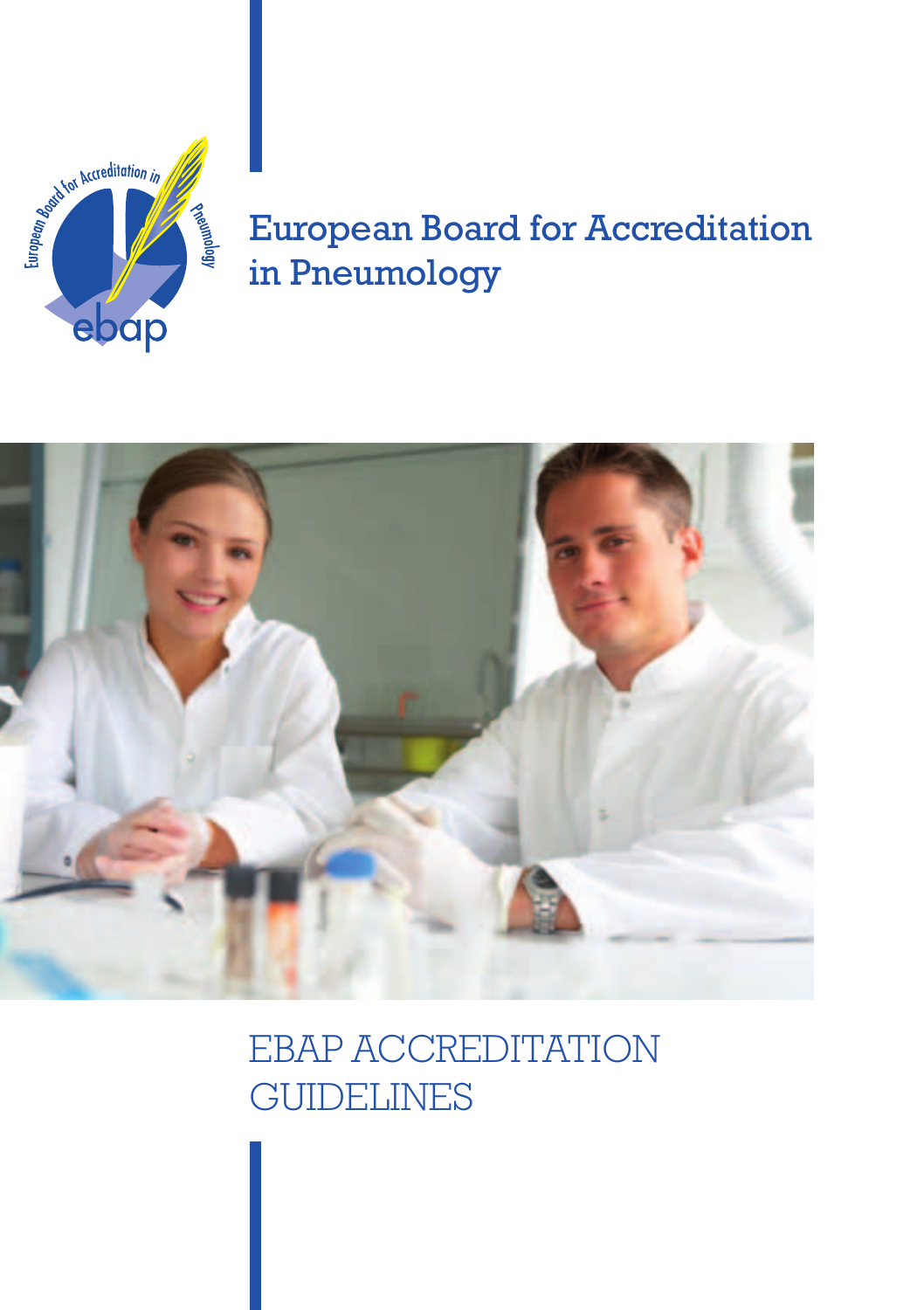## **Introduction**

### CME accreditation is justified if it satisfies three criteria.

- a) It should encourage and stimulate providers of CME to improve the quality of their products.
- b) It should promote learning by participants such that their clinical practice will be changed to produce better clinical outcomes.
- c) It should reassure learners that educational products are free from commercial bias.



## SECTION 1 Assessment of educational needs

- a) Accreditation of CME must depend on demonstration that a need exists for education in the topic concerned. Providers can obtain this information when learners apply for their credit certificates for a previous event. They should be required to indicate their future needs in relation to gaps in their knowledge and competence when they complete the EBAP evaluation forms which may be downloaded from the document library.
- b) Providers must include this information in applications for accreditation of subsequent events. For new events and other educational products, providers may carry out needs assessment by issuing questionnaires to a sample population of potential participants. The data from needs assessment will allow providers to identify the target learners who will be suitable for the educational product.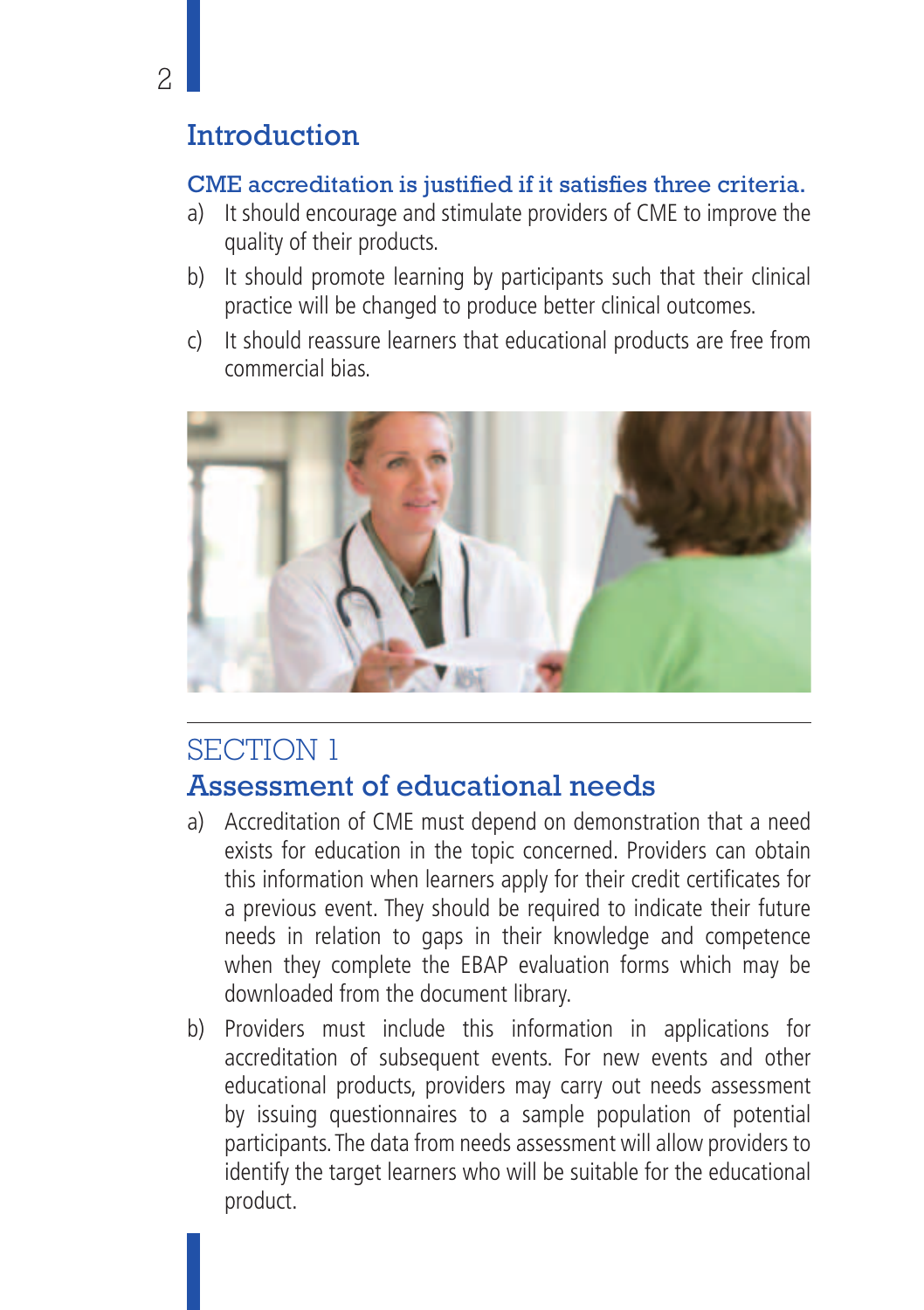## SECTION 2

## Eligibility of educational products and application for accreditation

### a) General

- i. The provider must state the educational objectives in the context of the previously determined needs assessment. This requirement applies not only to live events, but also to distance learning products (i.e.: articles, books, e-learning activities, apps).
- ii. The material should be presented in a stimulating, user-friendly way using simple English and designed primarily to influence the learner's clinical practice.
- iii. EBAP is concerned only with European or international CME accreditation. Therefore the objectives of the educational activity must be designed for international participants.
- iv. The target learners should be described in terms of type, subspecialty and seniority.
- v. The provider must supply the name and affiliations of a medical practitioner or scientist who will take responsibility for the product and with whom EBAP can discuss any points which arise during assessment.

### b) Live events

- i. Following EBAP's cooperation agreement with EACCME, EBAP will review all accreditation requests related to respiratory medicine. For live event accreditation, EBAP will apply UEMS/ EACCME's accreditation criteria (UEMS 2012/30). Appendix A at the end of this document provides a check-list of criteria to be met. We however strongly recommend event providers to first carefully read the complete guidelines prior to applying for accreditation with EACCME.
- ii. Live event accreditation requests must be submitted through EACCME's online accreditation system. It can be accessed through the EACCME website: eaccme.eu

### c) Distance learning

i. This includes e-learning comprising HTML courses, live online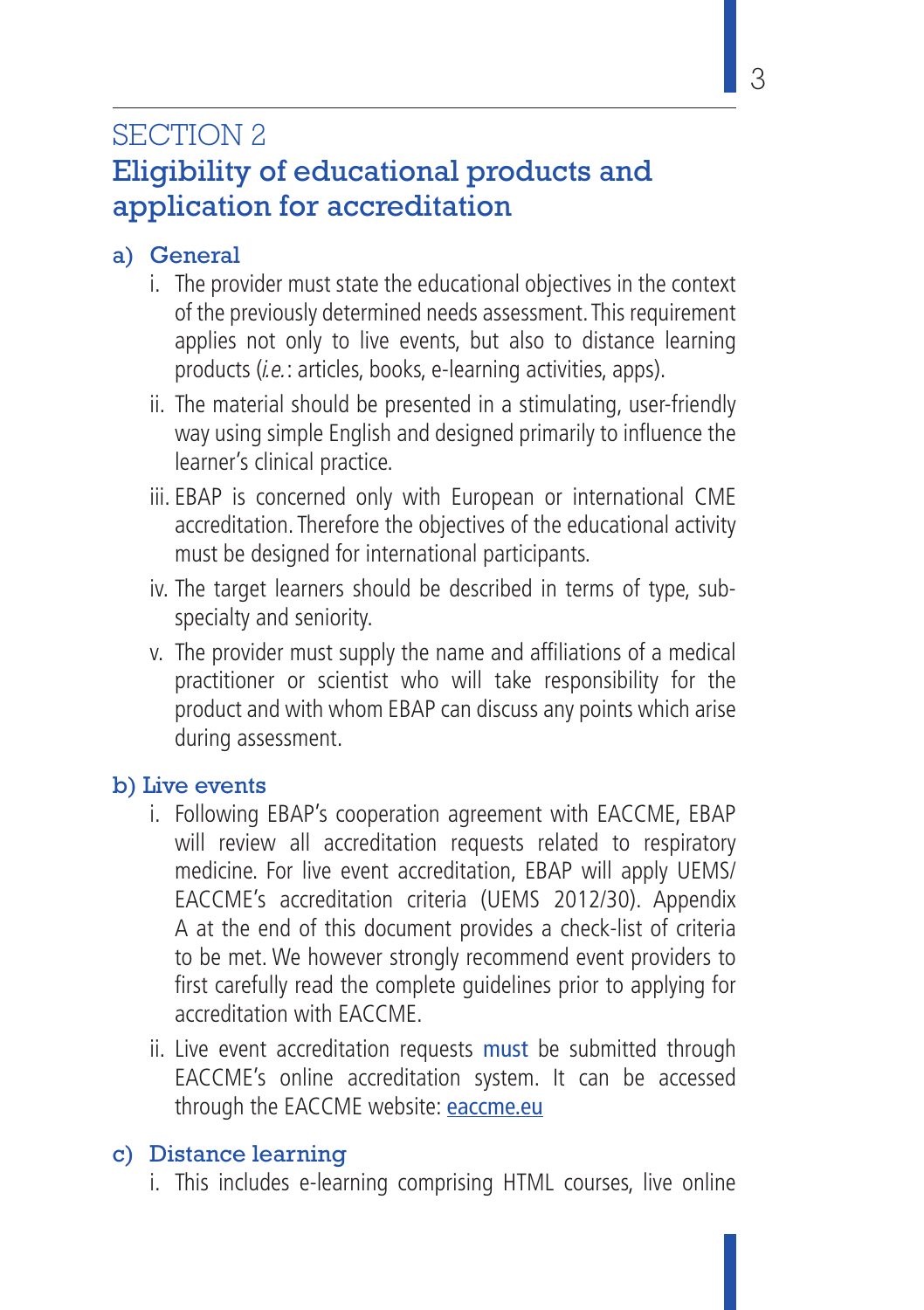webcourses, pre-recorded webcasts, CD-Roms and also journal articles and book chapters or Apps with CME questions for learners. Again the language must be English. Since EBAP's cooperation agreement with EACCME does not cover distance learning, application must be made via EBAP's online accreditation forms.

ii. The provider must supply details of the production of the material including names and affiliations of all involved. The funding source or sources must be stated including links with the pharmaceutical industry. The likely duration of the learning experience should be stated. The provider must affirm that learner privacy and confidentiality will be respected in relation to online interactive material. The material should include a comprehensive bibliography to confirm its evidence base.

#### d) Formative Assessment

i. The provider must supply details of the formative assessment, including the number of questions and duration of the examination. The application should also give background information as to how the questions are selected and if there is a writing committee. The funding source or sources must be stated including links with the pharmaceutical industry. The provider must affirm that candidate's privacy and confidentiality will be respected and that results will not be shared with third parties unless it is specifically agreed by the candidate.

## SECTION 3 Requirements for different educational products

#### a) Live

In order to promote learning rather than entertainment, live events should be as interactive as possible. Providers should be encouraged to use modalities of proven benefit such as pro and con debates, meet the professor seminars and Q and A sessions with expert panels. They should develop multi media rather than single media presentations. Providers should be free to decide how they will achieve audience participation and should include details of the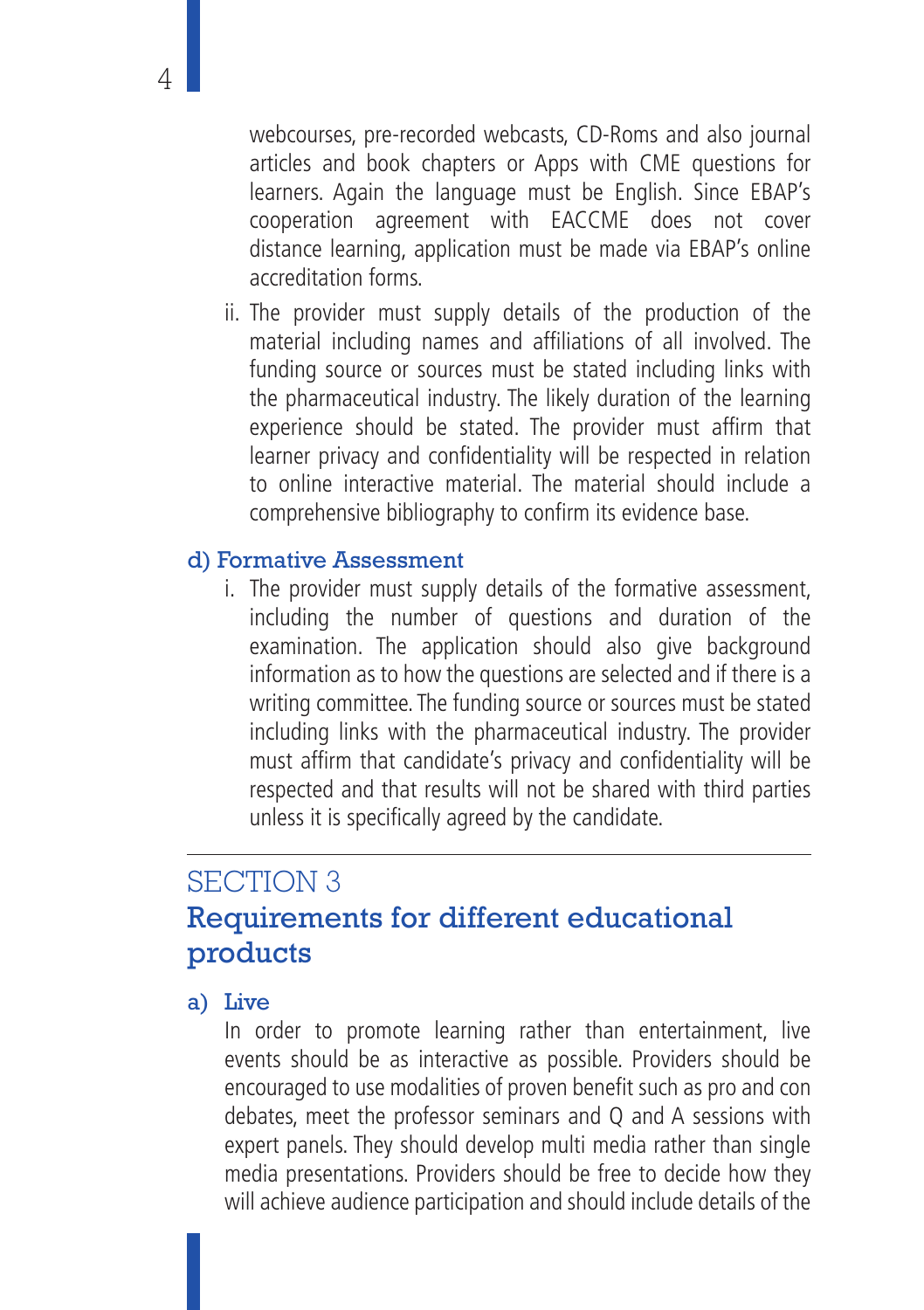type of audience participation on the event programme. They must emphasise to session chairs that it is their responsibility to ensure that sufficient time is left for interactive discussion.

#### b) E-learning

Modules of HTML courses and conference webcasts should incorporate questions relating to the previous section which must be answered correctly before the programme continues. A programme of  $30 - 40$  minutes should contain  $4 - 5$  multiple choice questions. Comments should be provided after each question is answered indicating if it is correct or why it is not. Supporting references should be added when appropriate. Similarly learners who use educational CD-Roms should be tested with  $4 - 5$  questions relating to each 30 minute section. The answers can be transmitted online to the providers. Learners must not be able to go back to the question to correct the answer.

#### c) Journal articles and book chapters

CME articles and book chapters should include  $4 - 5$  questions for each section of 3500 – 4500 words to test the learner (i.e. 1 question per 900 words). Providers should encourage authors to use illustrations and pictures and to aim for an attractive format.

#### d) Formative Assessments

Formative assessments are of high educational value and can be considered as CME products as such, provided it is aimed at continuing medical education and not postgraduade training. Only assessments in the field of respiratory medicine and aimed at an international audience can be accredited. The assessment must be in English. An application form must also be completed by providers and, as per other CME material, only assessments worthy of accreditation will be granted CME credits.

If the formative assessment is accredited, all candidates will receive 2 CMEs per hour of examination. An additional 0.5 CME per examination question will be granted to candidates passing the examination.

#### e) Reviewing Activities

Article and abstract review can be recognised as a CME activity.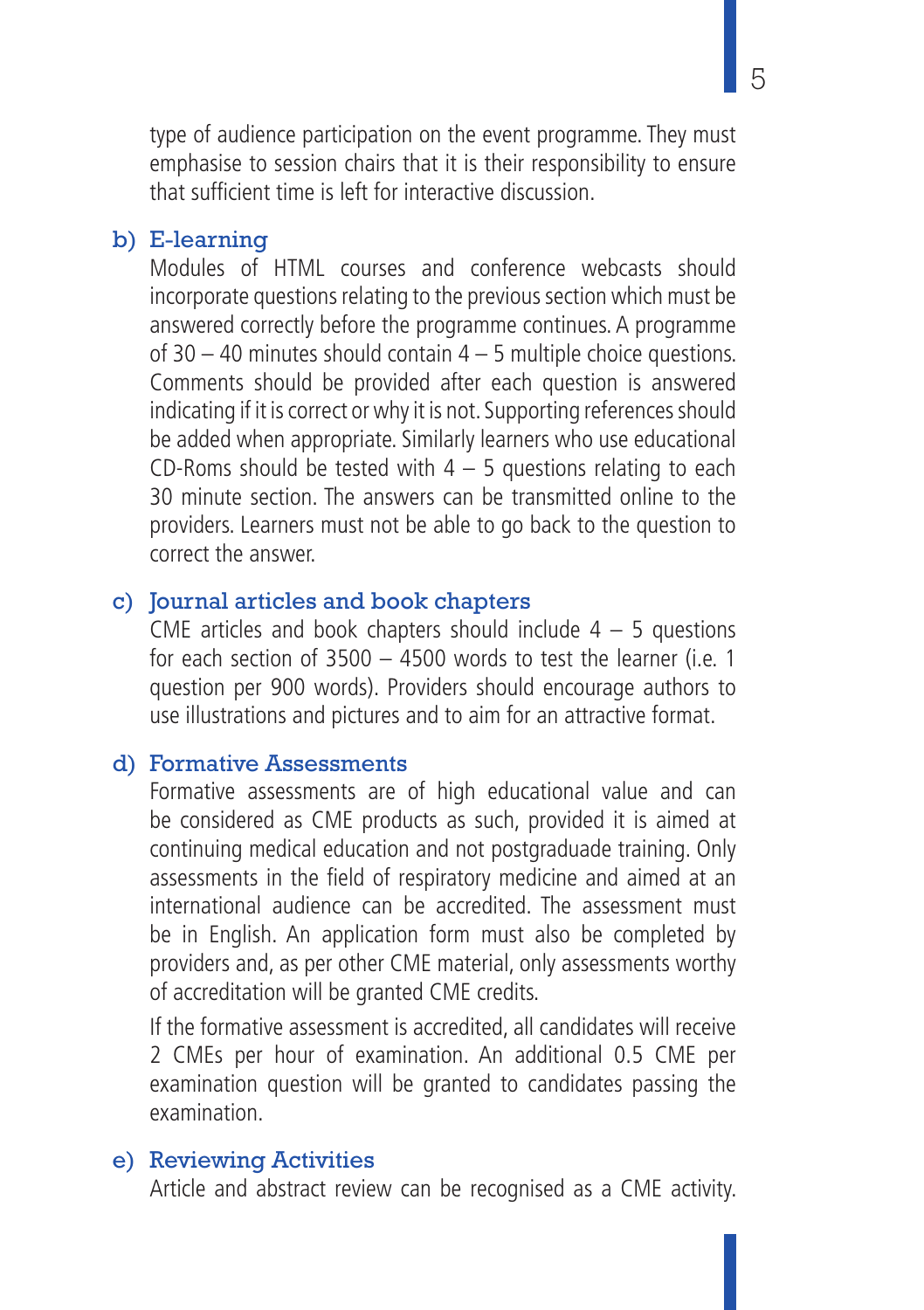Publishers and event providers must send an official request to EBAP prior to awarding CME credits to its reviewers. The request must only be done once per activity and should be addressed to EBAP in the form of an official letter, providing information on:

a.background information on the CME activity,

- b. the average number of reviewers impacted per year
- c. an estimation of the time needed for reviewers to assess the activity.

Requests will be assessed during EBAP Management Council meetings. If the review activity is approved, the CME provider will be responsible for issuing the CME certificate to its reviewers and for making sure reviewers are only awarded CME credits in relation to the work performed.

#### f) Educational Apps

Apps can also be recognised as a CME activity, provided they are found of sufficient educational value. It is recommended that Providers send an official request to EBAP prior to designing the App. The educational content of the App will be assessed and if the review is positive, a provisional accreditation can be granted. The final accreditation can however only be granted once the final product is assessed. In case of a question-based Apps, the learner should be provided with substantial feedback on each question, including reference and potentially further reading material.

### SECTION 4 Provider credentials

- a) The provider may be an educational institution such as a university, post-graduate college or scientific society. There are an increasing number of commercial CME providers who are employed by educational institutions or the industry. For enduring materials, the provider may be a publisher operating either independently or in association with an educational institution.
- b) In submissions for accreditation, providers must supply full details of the organisation and must specify sources of funding particularly in relation to the pharmaceutical industry.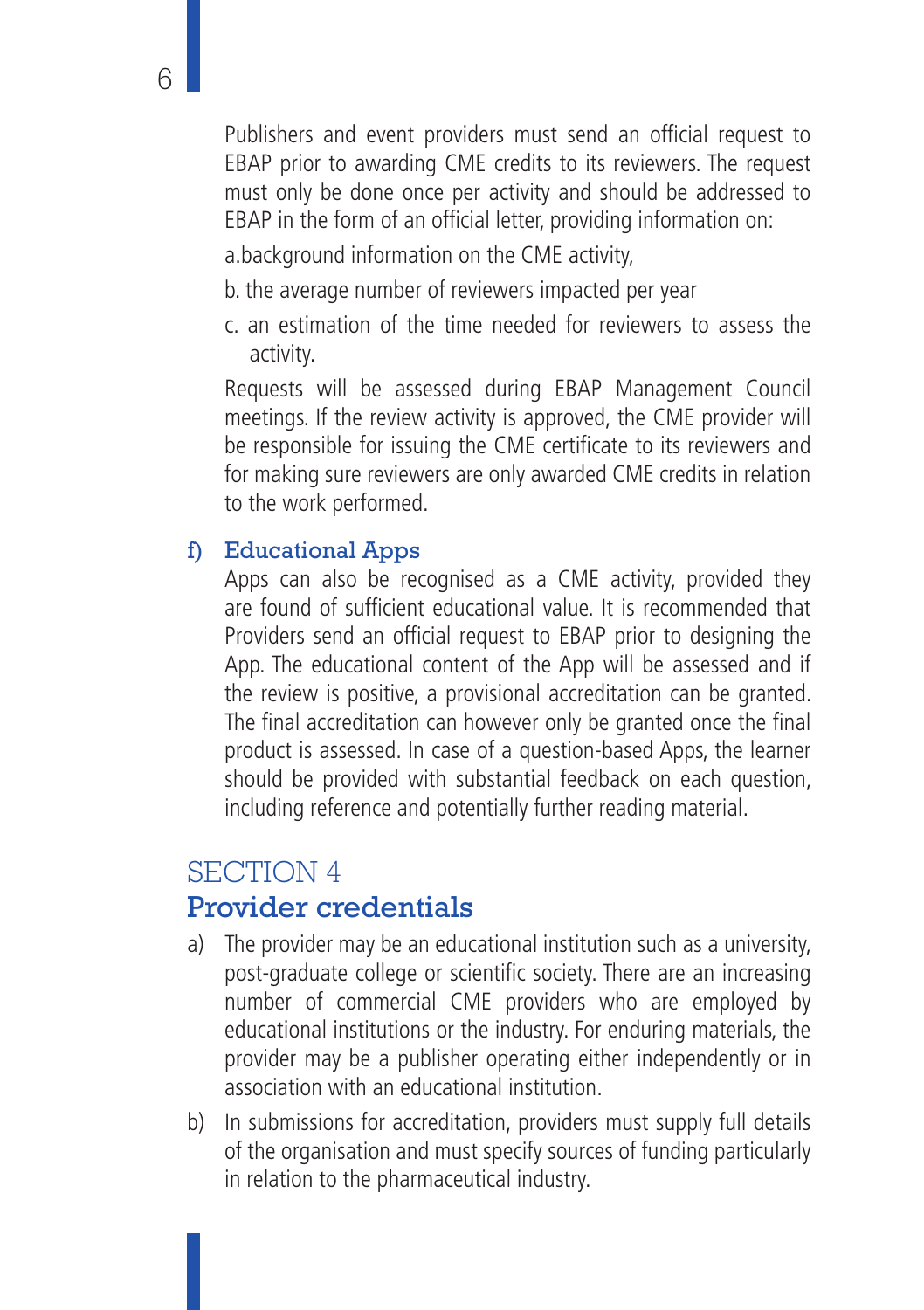# SECTION 5

## Commercial interest

a) Live Educational Events

In light of its agreement with the UEMS/EACCME, EBAP will apply UEMS/EACCME's accreditation criteria when reviewing accreditation requests for Live Educational Events, including for all matters related to commercial interest and sponsorship (c.f. UEMS-2012/30, art. 29 to 32).

In line with the UEMS/EACCME accreditation criteria, satellite symposia sponsored by the industry cannot be accredited. They must be separated from the main event's scientific programme and clearly identified as industry-sponsored symposia.

b) Distance Learning Activities (Articles, books, e-learning, Apps):

EBAP accepts that the industry may properly support an educational activity, but the education must be balanced and must include information which encompasses the whole range of relevant products (trade names should be avoided). This aim can best be achieved when funding is provided by multiple companies. EBAP requires that there must be a minimum of two commercial sponsors for all educational activities.

- c) In situations where pharmaceutical or equipment companies propose to sponsor an educational product, EBAP requires that the provider should establish an independent board to which will be devolved full responsibility for designing the programme. Employees of the companies may not contribute to the programme.
- d) The only form of promotion permitted is the acknowledgement that the company has contributed to the educational programme by provision of a grant.
- e) Educational presenters/writers in both live educational events and distance learning products must disclose existing financial arrangements with any commercial company contributing to the CME product. The appropriate Disclosure Form has to be signed by the presenters/writers and scientific/organisation committee members and be made available to learners. Speakers must declare any conflict of interest in their presentation. A template example of Disclosure Form is provided by EBAP in the document library.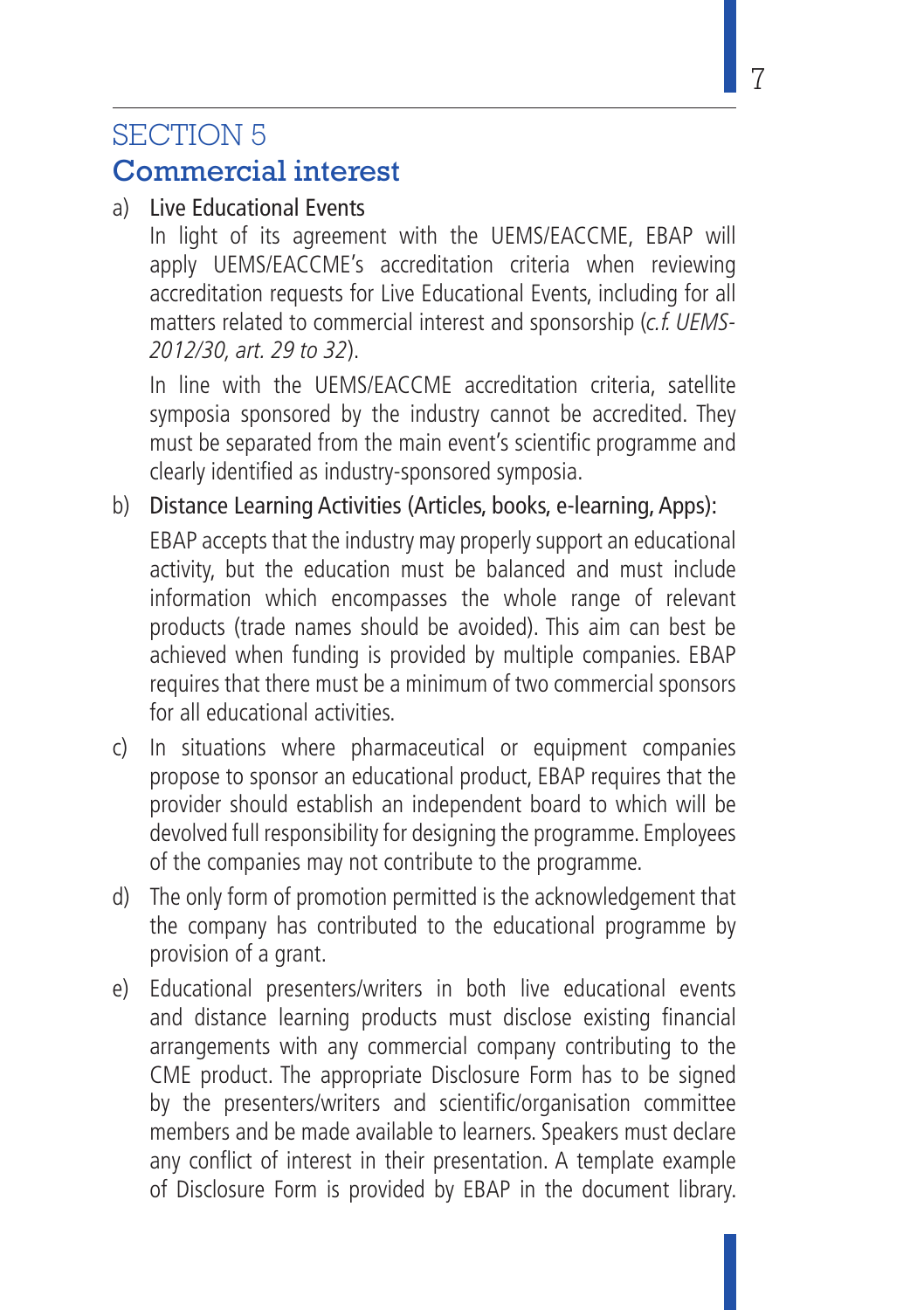Declarations of Conflict of Interest must be retained at least one year after the event for potential review by EBAP.

- f) The following forms of grants are recognised (for distance learning products only):
	- i. An unrestricted educational grant is recommended. This grant should be paid to the provider directly without additional conditions.
	- ii. Restricted grants to reimburse expenses for: presenters/ contributors (all expenses, travel only, accommodation only, honorarium, etc.), support for catering and other expenses (e.g. printed materials, equipment loan etc.)
	- iii. In the case of an unrestricted educational grant, the providers are wholly independent in their use of contributed funds. In this situation, the provider receives the funds from the commercial company and then pays all expenses, including the honoraria of the faculty.
	- iv. In the case of restricted grants, industry should not provide honoraria, accommodation or travel expenses directly to specific speakers or members of the Scientific/organisation committee.
	- v. Written agreement is mandatory between the supporting company and the provider of the CME programme stating that the activity is educational and non-promotional and that the company will play no role in the design or conduct of the programme. A provider who fails to disclose relevant information may be barred from applying for accreditation in the future. EBAP reserves the right to ask Providers for a copy of their contract with the sponsor.
	- vi. Transparency the provider must be accountable and upon request, be able to report information concerning the expenditure of funds received from the supporting industry.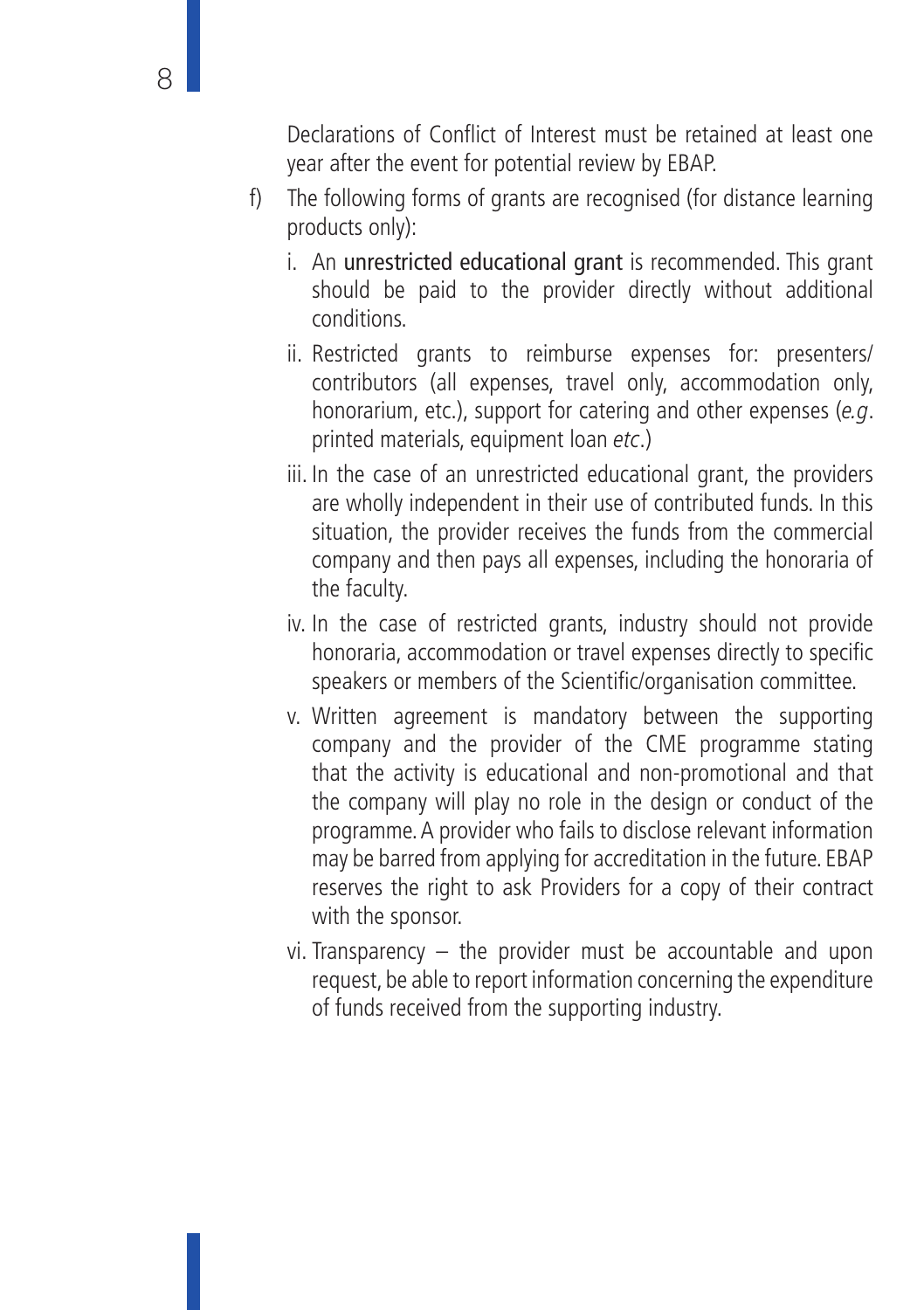## SECTION 6

## Accreditation of educational products

- a) EBAP has recruited a large number of reviewers with the help of the Forum of European Respiratory Societies (FERS). All applications for accreditation are forwarded from the EBAP Office in Lausanne to 2 reviewers.
- b) Webcasts and HTML-based courses are accredited on the basis of one credit for each hour's education. Journal articles are accredited on the basis of one credit for 3500 - 4500 words. Books are accredited on the basis of 1 CME credit per chapter, unless otherwise agreed with the publisher.
- c) Apps will be accredited on a case-by-case basis, depending on the nature of the product. In case of question-based apps, 1 CME credit will be awarded for each chunk of 10 questions.
- d) For Live Educational Events, UEMS/EACCME recommends that a half day meeting should not be accredited with more than 3 credits and that a whole day meeting should not be accredited with more than 6 credits. EBAP therefore will assess each individual session but will also decide on the maximum accreditable value for the meeting following UEMS/EACCME guidelines.
- e) For formative assessments, all candidates taking the examination will be granted 2 CMEs per hour of examination. An extra 0.5 CME will be awarded to candidates passing the examination. It is for the assessment provider to decide if all candidates will receive their CME certificate or if the CME certificates will be given only to candidates requesting it.
- f) Each reviewer will forward his or her assessment to the EBAP Office. In the event of discrepancy between the 2 reviewers, the EBAP coordinator asks a member of the Management Council to make a final decision.
- g) The provider will agree to have an EBAP assessor visit the accredited CME event while it is taking place. These visits will occasionally be organised on a random basis and the provider will be informed in advance. Registration fees for the assessor shall be waived. Any further costs will be covered by EBAP.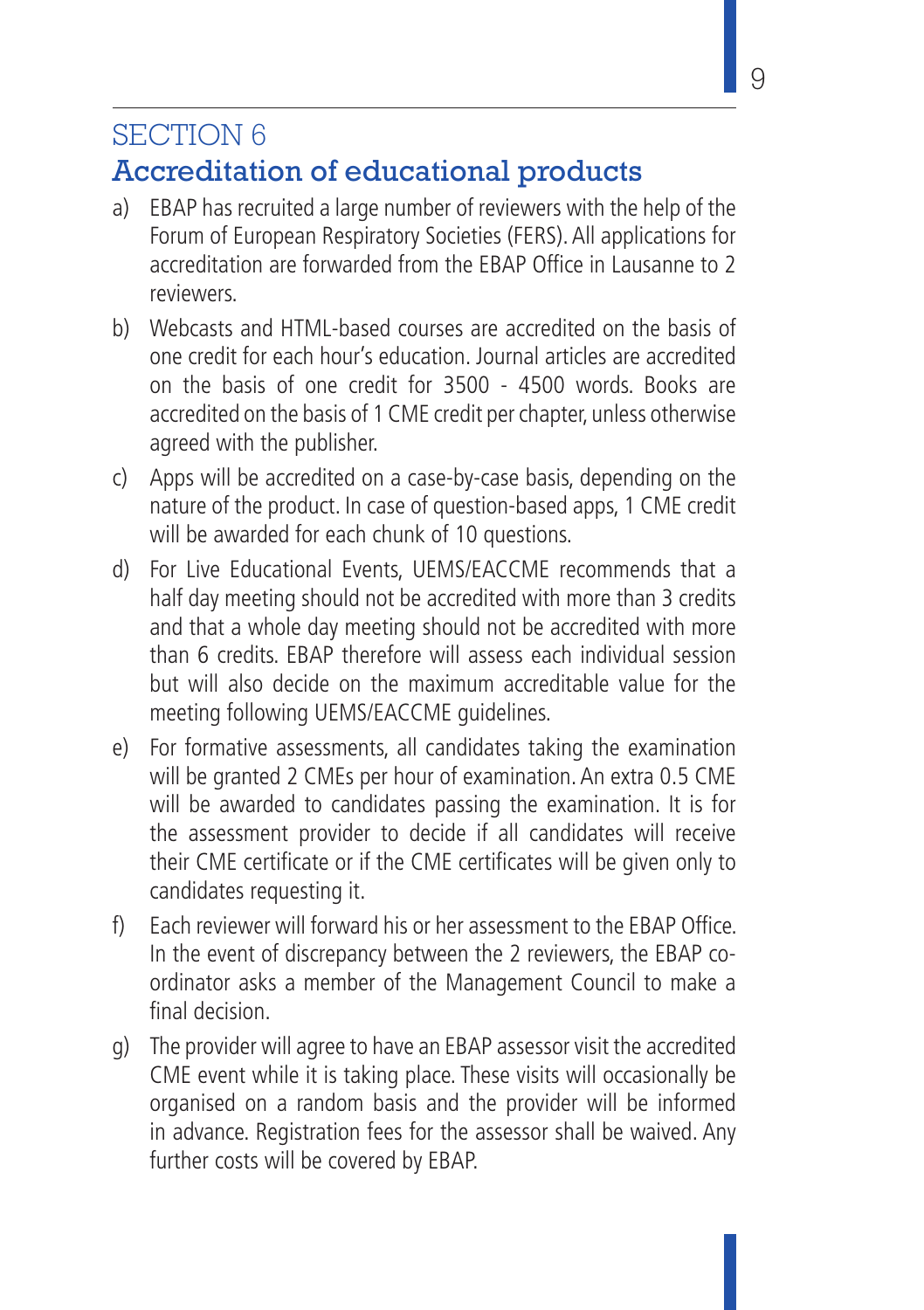## SECTION 7 Awards of credits to learners

#### a) Live Events:

EBAP will apply UEMS/EACCME criteria.

As a reminder, an attendance check must be carried out.

The Provider must provide a reliable and effective means for the learners to provide feedback on the LEE, including the extent to which the educational objectives of the LEE were met. Example assessment sheets are available to download on EBAP and EACCME websites. These include questions related to the educational format, the quality of the presenters and presentations, logistic considerations in relation to venue, auditoria and facilities, and suggestions for future improvements.

The Provider must commit to make available to the EACCME® a report on this feedback and on the Provider's responses to this.

Providers must ensure that participants applying for CME credits do not receive more than the maximum number of credits awarded for the event and that the number of CMEs stated in the CME certificate reflects the participant's attendance to the event.

### b) Distance Learning:

For distance learning, credits are awarded dependent on satisfactory answers to the CME questions. EBAP considers that 75% of the questions must be answered correctly to qualify for credits.

Before any CME credits are awarded, the learner must answer several general questions, contained in the EBAP evaluation form, about the content of the CME.

Providers must ensure that participants applying for CME credits do not receive more than the maximum number of credits awarded for the product and that the number of CMEs stated in the CME certificate reflects participation.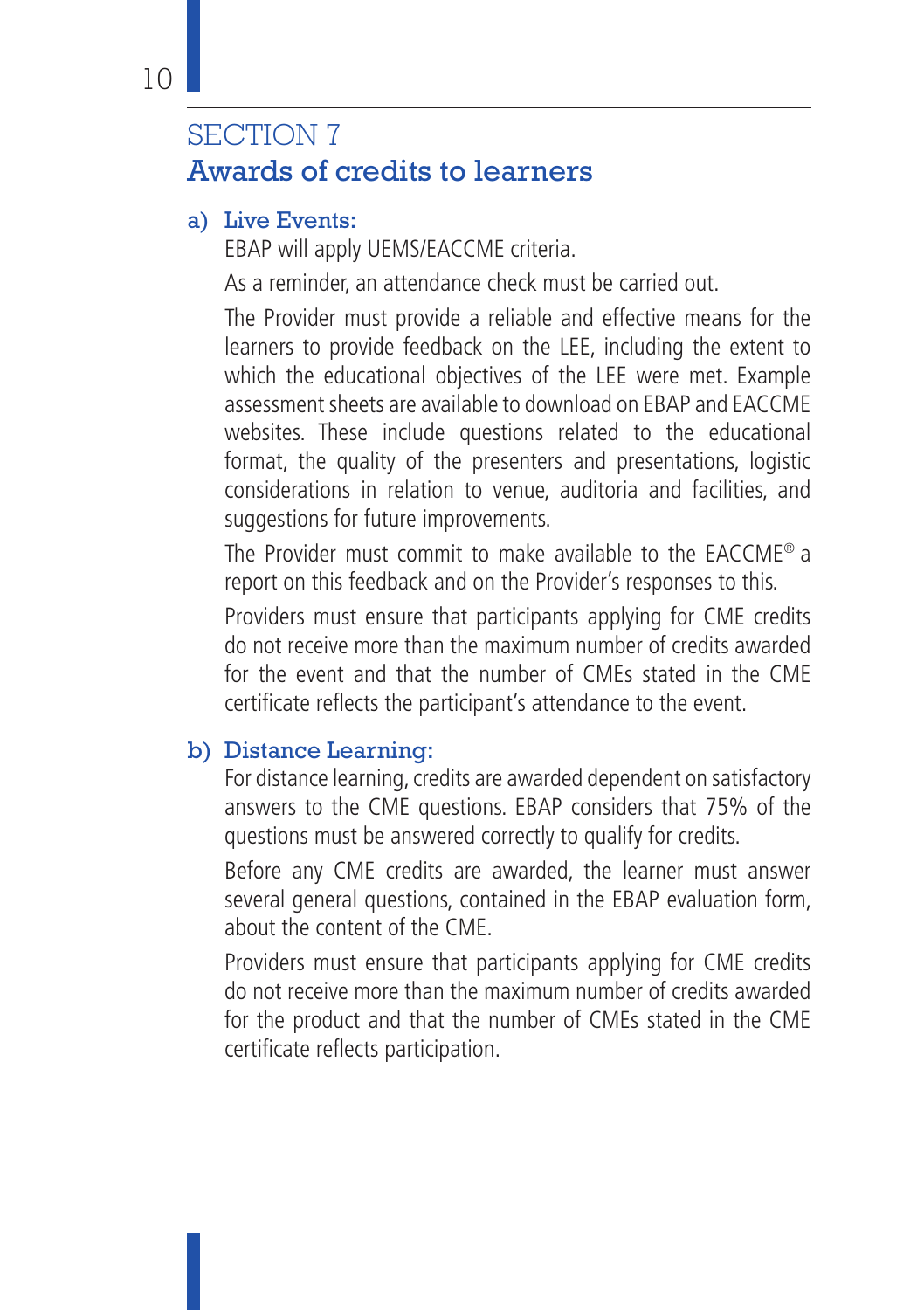## SECTION 8 Fee scales

### a) EBAP fees

EBAP will charge providers as follows:

| <b>Educational live events</b>                                                                                                                            |                                                   |  |  |  |  |
|-----------------------------------------------------------------------------------------------------------------------------------------------------------|---------------------------------------------------|--|--|--|--|
| EBAP administrative fee                                                                                                                                   | $\epsilon$ 200                                    |  |  |  |  |
| Accreditation fee (only if event is accredited)                                                                                                           | €1 per participant                                |  |  |  |  |
| Note: 1/3 of accreditation fee paid by the event provider to EACCME when applying<br>through EACCME's online platform will be deducted from EBAP invoice. |                                                   |  |  |  |  |
| Distance learning (articles, e-learning)                                                                                                                  |                                                   |  |  |  |  |
| EBAP administrative fee                                                                                                                                   | €200                                              |  |  |  |  |
| Accreditation fee (only if activity is accredited)                                                                                                        | €250                                              |  |  |  |  |
| Webcast of previously accredited events                                                                                                                   |                                                   |  |  |  |  |
| Accreditation fee                                                                                                                                         | €50 per module                                    |  |  |  |  |
| <b>Books</b>                                                                                                                                              |                                                   |  |  |  |  |
| EBAP administrative fee                                                                                                                                   | €200                                              |  |  |  |  |
| Accreditation fee (only if book is accredited)                                                                                                            | €1000                                             |  |  |  |  |
| <b>Question-based Apps</b>                                                                                                                                |                                                   |  |  |  |  |
| EBAP administrative fee                                                                                                                                   | €200                                              |  |  |  |  |
| Accreditation fee for each chunk of 100 questions                                                                                                         | €1000                                             |  |  |  |  |
| Accreditation fee for each additional question                                                                                                            | $\epsilon$                                        |  |  |  |  |
| <b>Formative Assessments</b>                                                                                                                              |                                                   |  |  |  |  |
| EBAP administrative fee                                                                                                                                   | €200                                              |  |  |  |  |
| Accreditation fee (only if examination is<br>accredited)                                                                                                  | €10 per<br>candidates<br>receiving CME<br>credits |  |  |  |  |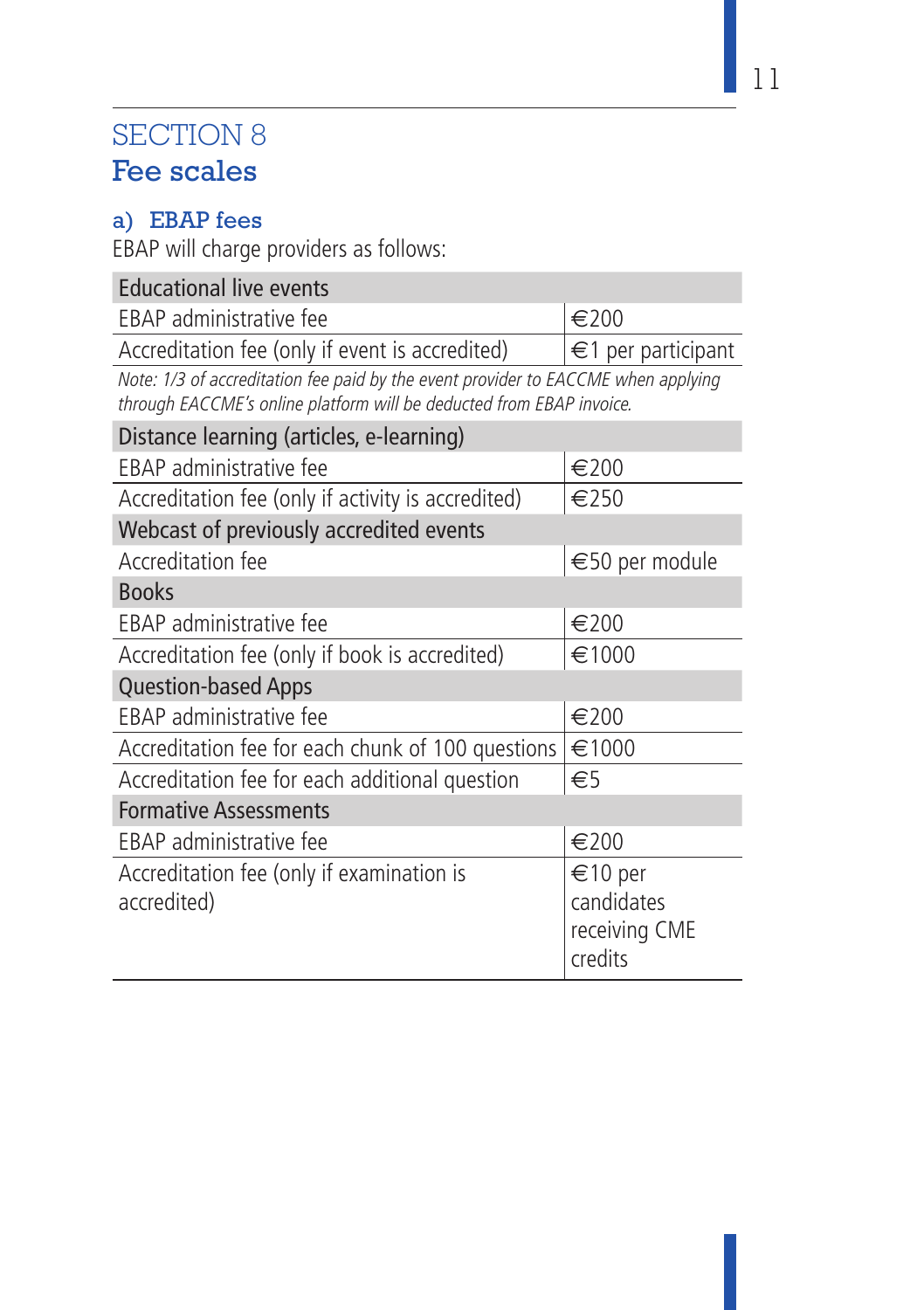### b) For live educational events, providers will be charged by EACCME separately for EACCME's services.

EACCME's price structures is as follows:

| No. of       | Total fee       | Total EACCME fee is split as follows between |               |                                           |                 |  |
|--------------|-----------------|----------------------------------------------|---------------|-------------------------------------------|-----------------|--|
| participants | <i>invoiced</i> | EACCME and its partners                      |               |                                           |                 |  |
|              | by              | EACCME                                       |               | $1/3$ fee for $1/3$ fee for $1/3$ fee for |                 |  |
|              | <b>EACCME</b>   | lAdminis-                                    | <b>EACCME</b> | National                                  | specialty,      |  |
|              | lto             | trative Fee                                  |               | Ac-                                       | such as         |  |
|              | provider        |                                              |               | creditation                               | $EBAP$ $(*)$    |  |
|              |                 |                                              |               | Authority                                 |                 |  |
|              |                 |                                              |               | (NAA)                                     |                 |  |
| $0 - 250$    | €350            | €50                                          | €100          | €100                                      | $\epsilon$ 100  |  |
| 251-500      | 1€650           | €50                                          | €200          | €200                                      | €200            |  |
| 501-1000     | €950            | €50                                          | €300          | €300                                      | €300            |  |
| 1001-2000    | $\epsilon$ 1250 | €50                                          | €400          | €400                                      | €400            |  |
| 2001-5000    | €2450           | €50                                          | €800          | €800                                      | €800            |  |
| > 5000       | €4250           | $\epsilon$ 50                                | €1400         | €1400                                     | $\epsilon$ 1400 |  |

(\*) As agreed in the cooperation agreement signed with EACCME, EBAP applies its own fee structure. Therefore, 1/3 of the fee paid by Providers to EACCME is deducted from EBAP's invoice.

Lausanne, 19 September 2013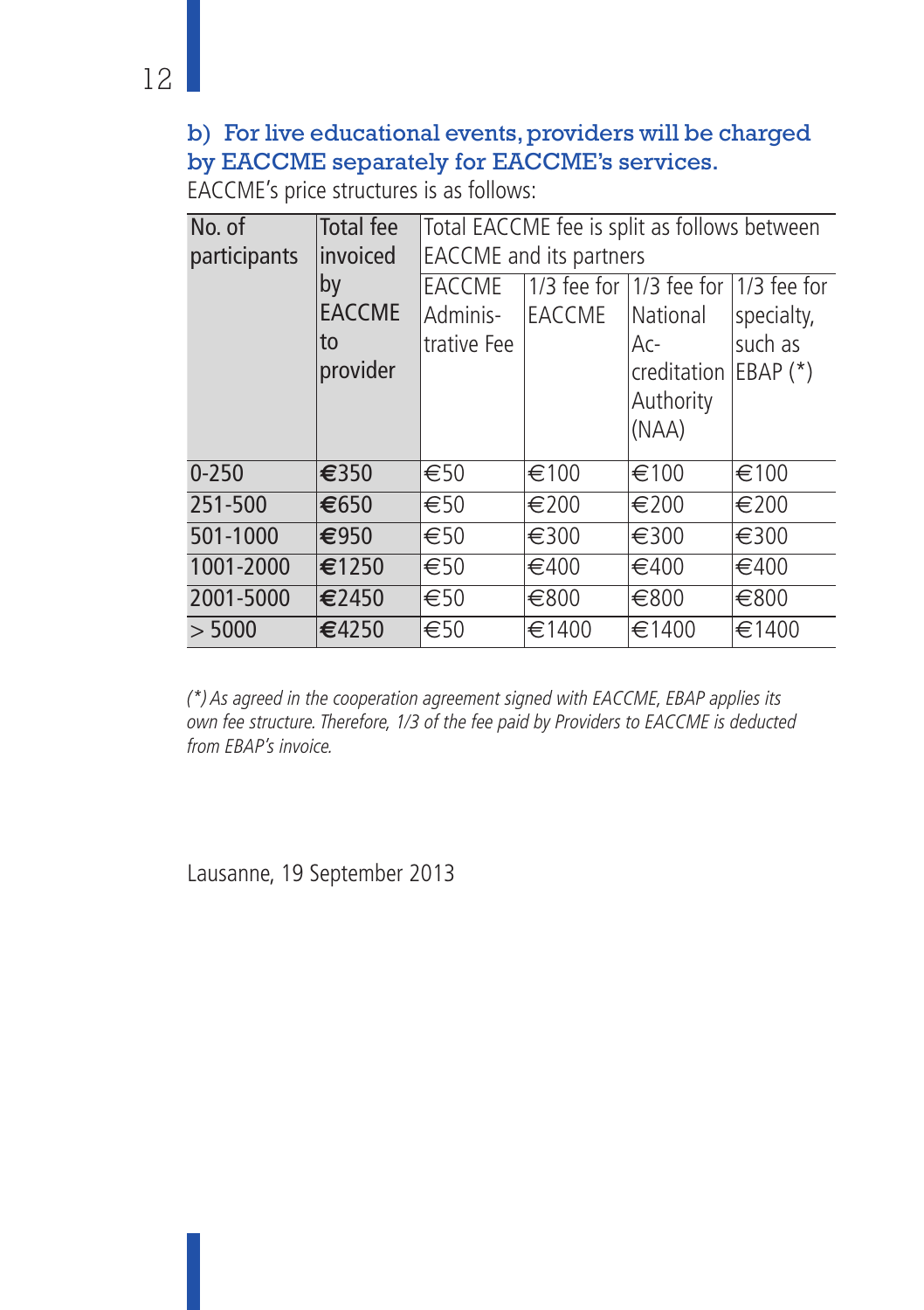## Appendix A

### UEMS/EACCME Summary of Live Educational Event Essential Accreditation Criteria

- i. The Provider must structure the LEE to fulfill defined educational needs.
- ii. The Provider must define the "target audience" for whom the LEE is most likely to be suitable.
- iii. The Provider must identify and communicate the expected educational outcome(s) of the LEE.
- iv. The Provider must provide the title of the LEE, its venue, date(s), and a clear description of the nature of the event.
- v. The LEE must be presented in a manner suitable for an international audience.
- vi. The LEE must include methods to promote active learning.
- vii. The Provider must provide detailed information on the duration of the LEE.
- viii. The Provider must indicate the mechanism(s) by which it will be verified that the Learner has engaged with the LEE in order to fulfill the educational objective(s).
- ix. The LEE must be conducted in compliance with all relevant ethical, medico-legal, regulatory, industry-based and legal requirements.
- x. The Provider must provide a short description of the Provider organisation(s).
- xi. The Provider must state the names and job titles of the individual(s) responsible for preparing the LEE.
- xii. The Provider must provide the name, title and contact details of a medical practitioner who will take responsibility for the application for accreditation of the LEE. This doctor must be registered with a Medical Regulatory Authority, and his/her registration details must be provided.
- xiii. The Provider must provide the name(s), job title(s) and contact details of the head, and all other members of the Scientific and/or Organising Committee.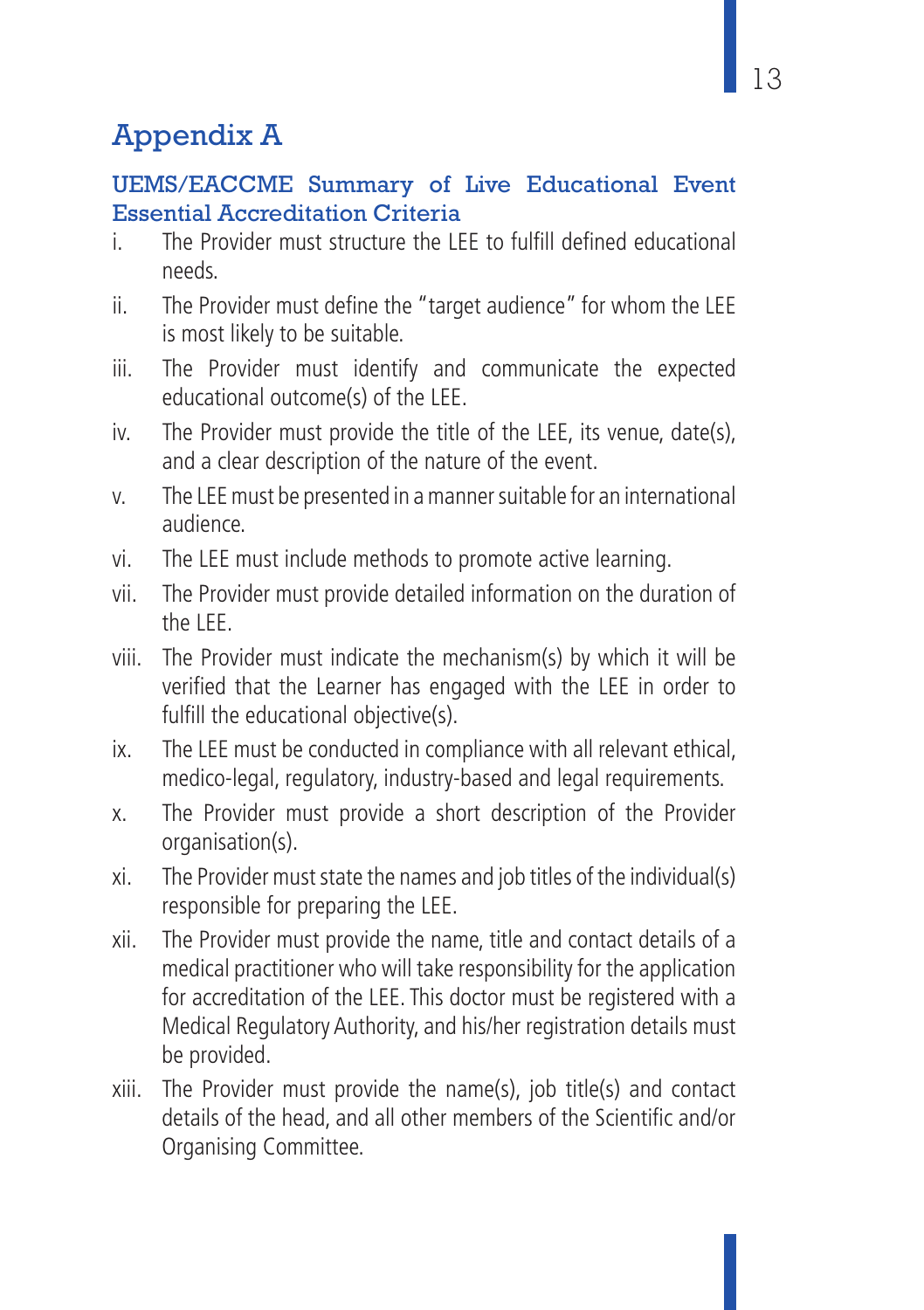- xiv. The Provider must ensure that all members of the Scientific and/or Organising Committee provide written declarations of potential or actual conflicts of interest.
- xv. The Provider must confirm that any actual conflicts of interest have been resolved.
- xvi. The Scientific and/or Organising Committee must ensure that the LEE will provide a programme that presents a scientifically balanced perspective of the subjects included.
- xvii. The Provider must ensure that all members of the Faculty provide written declarations of potential or actual conflicts of interest.
- xviii. The Provider must provide the latest version of the programme of the LEE at the time of application.
- xix. The source(s) of all funding for the LEE must be declared, and be made available to Learners in a readily accessible manner.
- xx. The Scientific and/or Organising Committee must confirm that it has determined the content of all aspects of the LEE to be free of any attempt by sponsors to influence the Committee's decisions.
- xxi. The Provider must submit information regarding the expected total number of Learners attending the LEE and the schedule of fees for these Learners.
- xxii. All educational material must be free of any form of advertising and any form of bias.
- xxiii. The Provider must confirm that it will comply with the applicable national rules, regulations and industry standards regarding exhibition areas where companies are permitted to present their products.
- xxiv. The Provider must provide a reliable and effective means for the Learners to provide feedback on the LEE, including the extent to which the educational objectives of the LEE were met. The Provider must commit to make available to the EACCME® a report on this feedback and on the Provider's responses to this.

14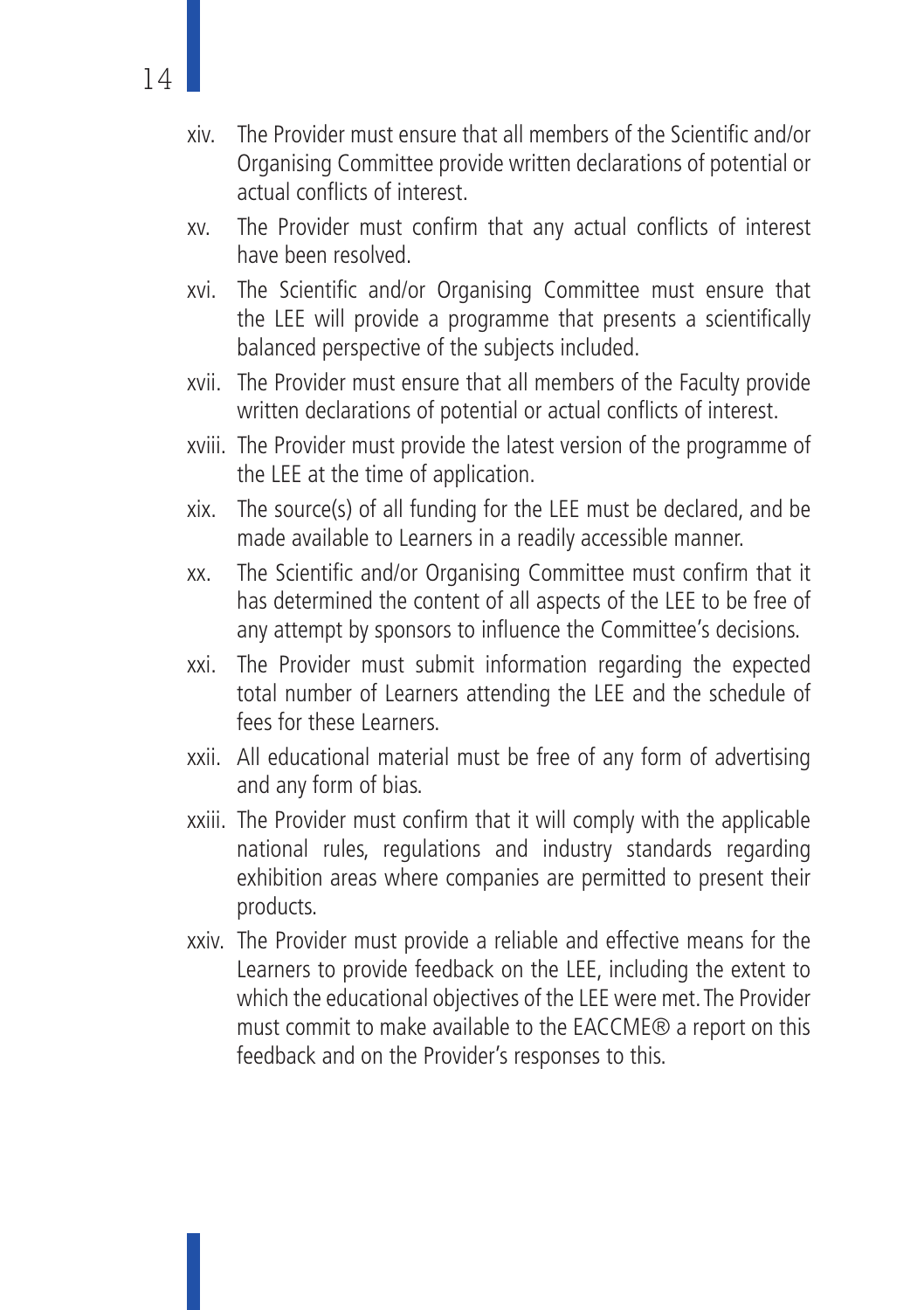xxv. In order to have an application for accreditation considered by the EACCME®, the Provider must:

a. submit a fully completed application, in English, using the specific EACCME<sup>®</sup> application form;

b. provide this completed application form, with all relevant attachments and full payment for the application, no less than fourteen weeks from the planned start date of the LEE;

c. ensure that suitable responses have been provided for each of the essential criteria;

d. provide confirmation by the medical practitioner who is taking responsibility for the application.

xxvi. The Applicant must not attempt to influence the decision of the EACCME®.